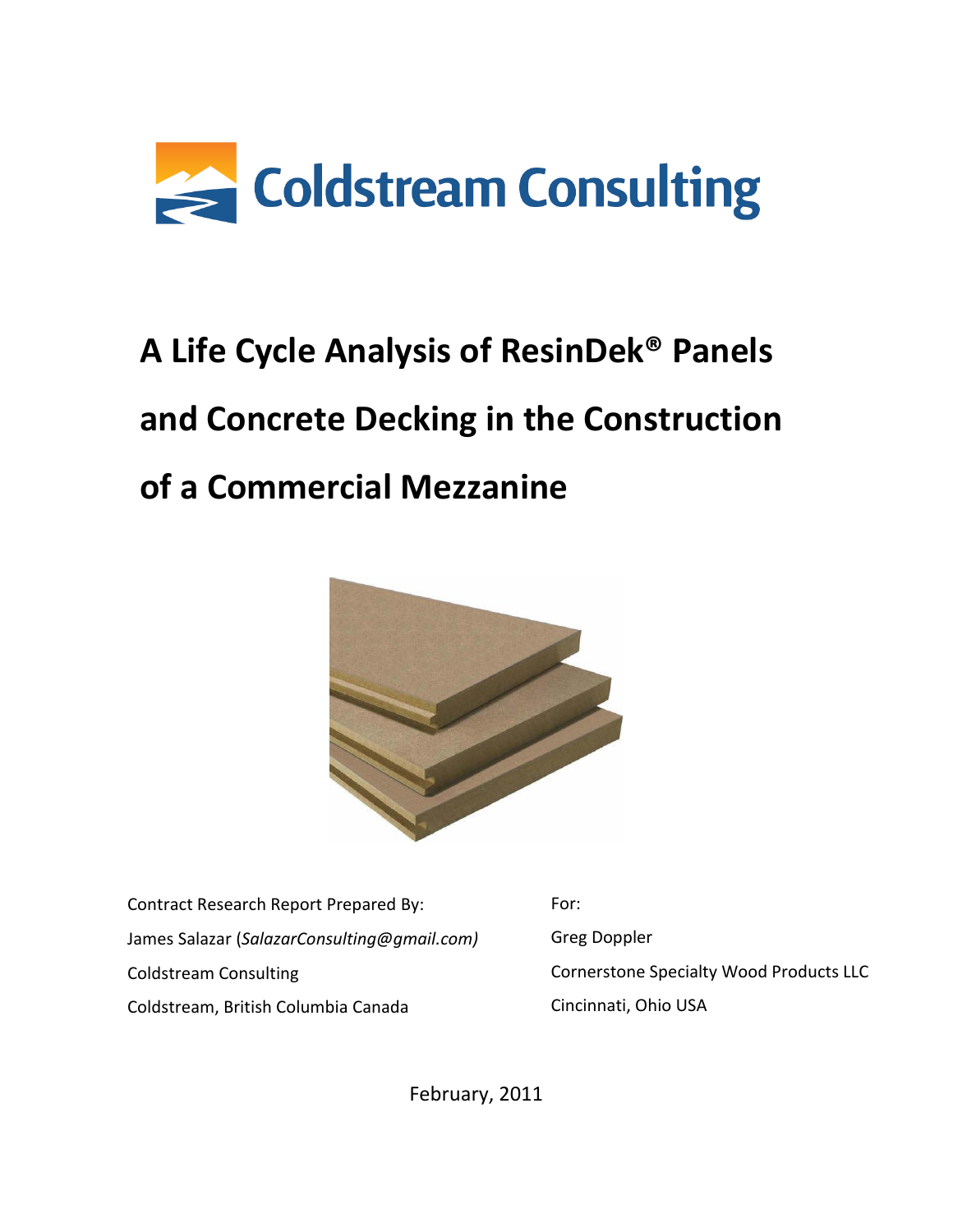

# <span id="page-1-0"></span>**Table of Contents**

|                | 2.3 |  |
|----------------|-----|--|
|                |     |  |
|                |     |  |
| 3 <sup>7</sup> |     |  |
|                | 3.1 |  |
|                | 3.2 |  |
|                | 3.3 |  |
|                | 3.4 |  |
|                |     |  |
|                |     |  |
|                |     |  |
|                |     |  |
|                |     |  |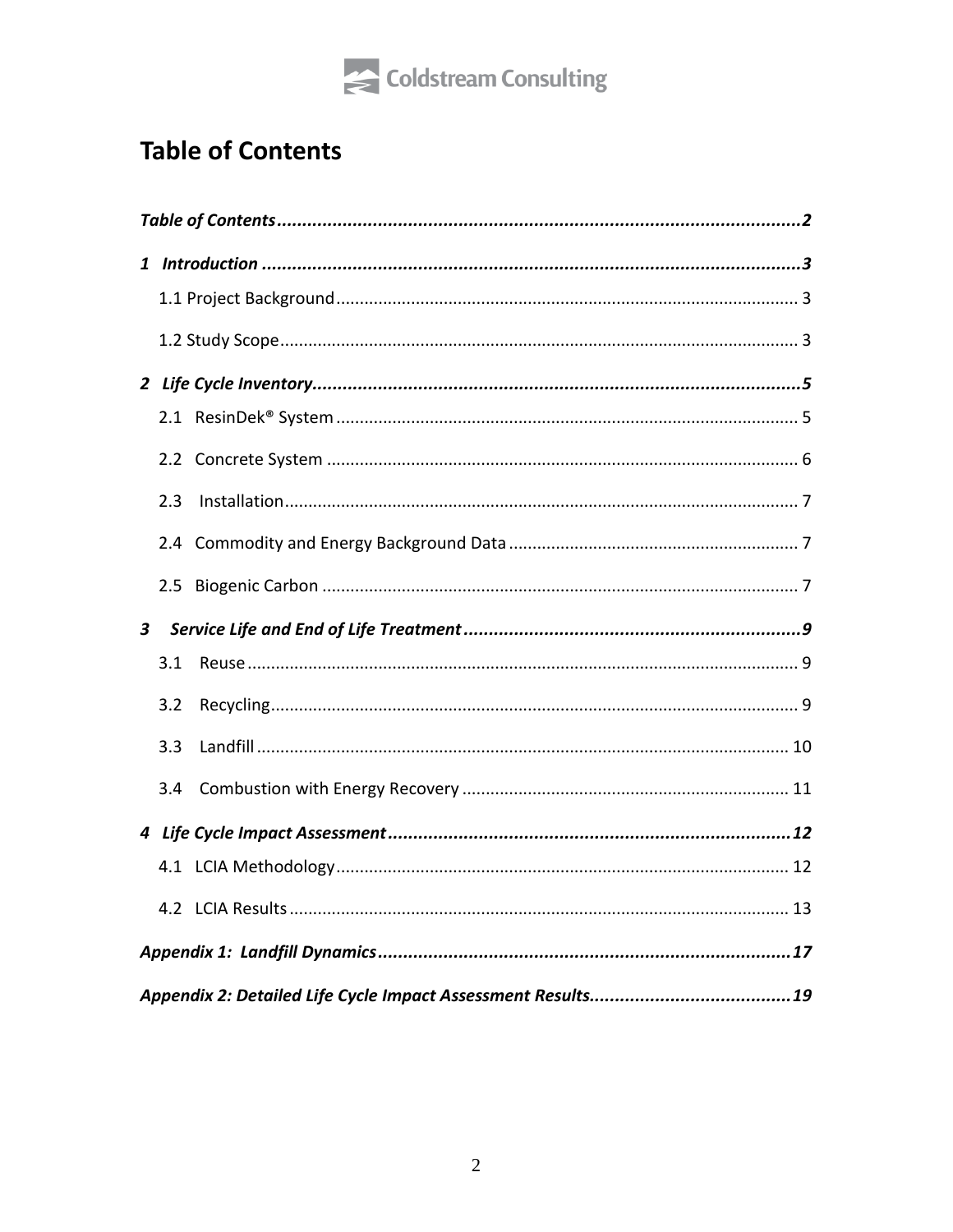

# <span id="page-2-0"></span>**1 Introduction**

# <span id="page-2-1"></span>*1.1 Project Background*

Cornerstone Specialty Wood Products LLC. commissioned Coldstream Consulting to compare and contrast the life cycle environmental impacts of ResinDek**®** and concrete in the construction of a 50,000 square foot mezzanine system. To this end, Coldstream has conducted a life cycle assessment of the two systems described in this report.

Life cycle assessment (LCA) for construction products is a systematic approach to quantify the environmental impacts associated with a product through its entire life – from initial extraction of the raw materials to manufacturing, use, and eventual disposal or recycling. The key component within the process of LCA is a life cycle inventory (LCI). An LCI tracks all the resource and energy flows from the environment as well as the emissions to air, water and solids to the environment for a product over its life. Depending on the goal and scope of the study, these data may be collected first-hand from manufacturing processes (primary data), or they may be based on information drawn from existing LCI databases (secondary data).

This LCA has taken a streamlined approach in that secondary data from the USLCI database was used to model the major components of each system, with specific material composition of ResinDek**®** incorporated to customize this dataset. The quantity take-offs provided by Cornerstone were incorporated into the LCA software package SimaPro which links primary process data and secondary background processes (e.g., electricity generation and delivery) to generate a complete life cycle inventory. With the inventory complete, the next step in the LCA process was to prepare a life cycle impact assessment (LCIA) of the modeled systems to determine the environmental burden of the various input and output flows throughout the product life cycle (e.g., climate change, ozone depletion, etc).

### <span id="page-2-2"></span>*1.2 Study Scope*

The project's comparison basis is the cradle-to-grave life cycle effects of both products. The life cycle includes the extraction of raw materials, the manufacture of steel, concrete, and the fiberboard product ResinDek**®**, its service life, and its treatment at the end of its service life. The end of life processing includes the recycling of steel and landfilling of the remaining materials. Additionally, the life cycle of ResinDek**®** includes carbon sequestration as a credit in the LCI of that product.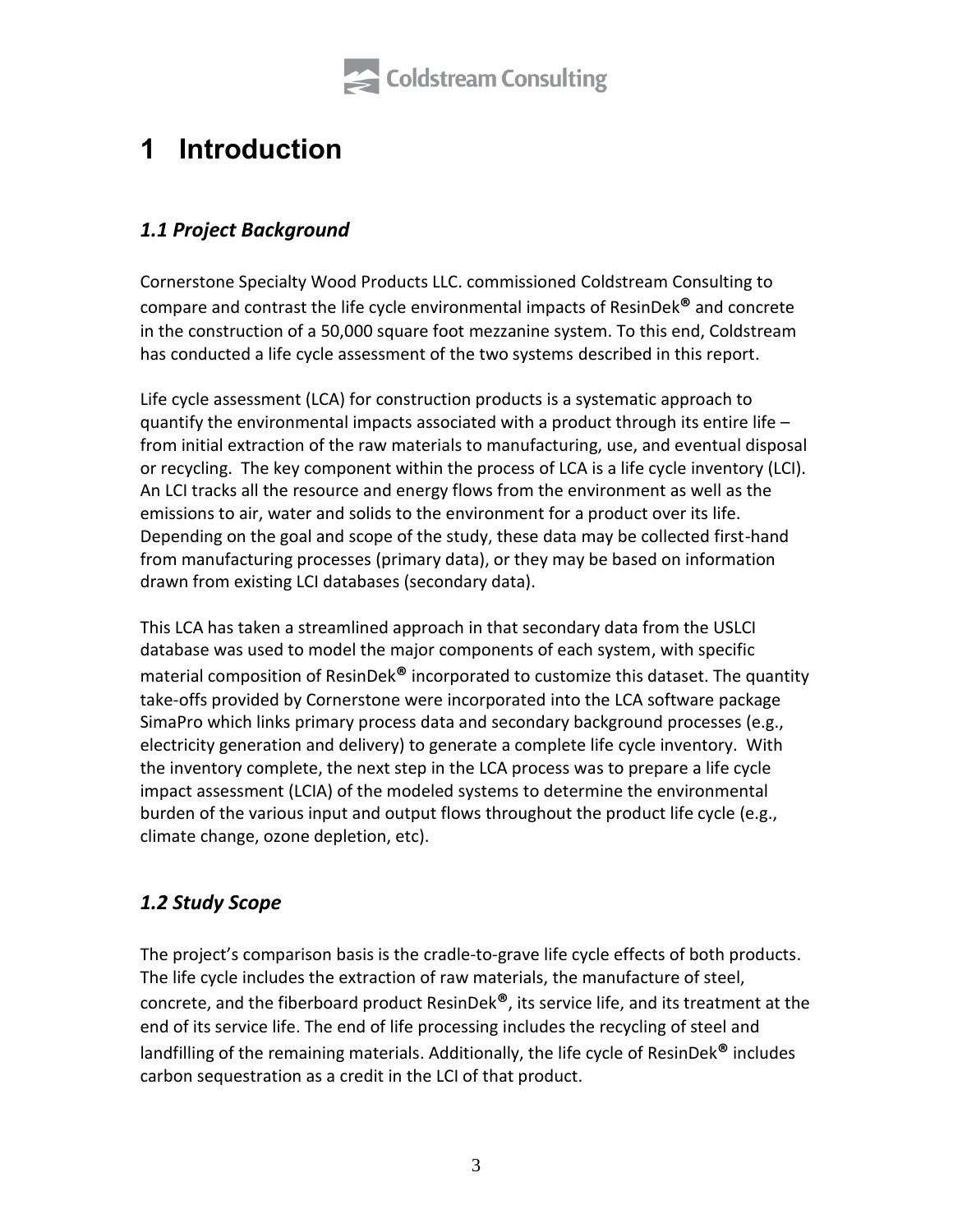#### *Scope of Study*



\* All transportation within and between unit processes is inside the system boundary

### *Figure 1: Scope and System Boundaries of Mezzanine LCA Study*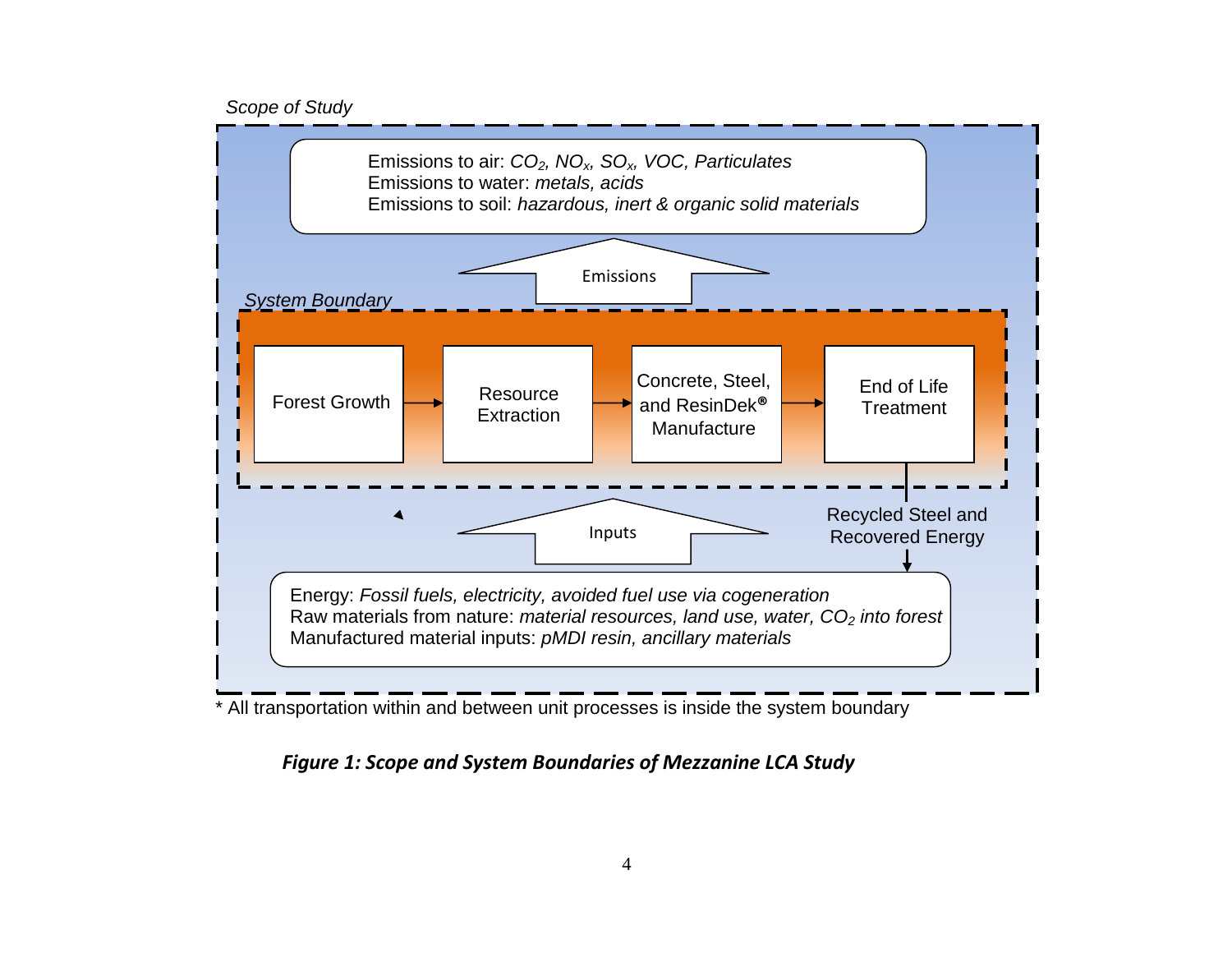# <span id="page-4-0"></span>**2 Life Cycle Inventory**

Cornerstone provided Coldstream with the material takeoff shown in Table 1 for the construction of the two mezzanine systems. There are common elements between the two systems including the concrete used in the footings, the steel scaffolding used to support the decking, and a portion of the decking system that is made from galvanized steel as opposed to concrete or ResinDek**®**.

| <b>COMMON ELEMENTS</b>                 |         |     |
|----------------------------------------|---------|-----|
| Concrete in Footings                   | 158     | yd3 |
| Steel in Structure                     | 320,000 | lb  |
| <b>Steel Decking</b>                   | 85,000  | lb  |
| <b>RESINDEK<sup>®</sup> SYSTEM</b>     |         |     |
| <b>MDF</b> in Decking Surface          | 155,000 | lb  |
| <b>CONCRETE SYSTEM</b>                 |         |     |
| <b>Additional Steel in Structure</b>   | 50,000  | lb  |
| <b>Additional Concrete in Footings</b> | 41      | yd3 |
| Concrete in Decking Surface            | 463     | yd3 |

*Table 1: Material Inputs for Concrete and ResinDek® Mezzanine Systems*

To highlight the differences between the two systems, the common elements have been excluded from the system boundaries of both product systems. The comparison basis is 50,000 square foot ResinDek**®** decking surface and the materials required to produce a comparable concrete system. In addition to the concrete in the decking, the concrete decking is heavier than ResinDek**®** and requires additional steel and concrete in the footings.

### <span id="page-4-1"></span>*2.1 ResinDek® System*

The ResinDek**®** system requires 50,000 sqft of ResinDek**®** product with a density of 3.1 lb/sqft. The primary data source for modeling ResinDek**®** manufacture was the CORRIM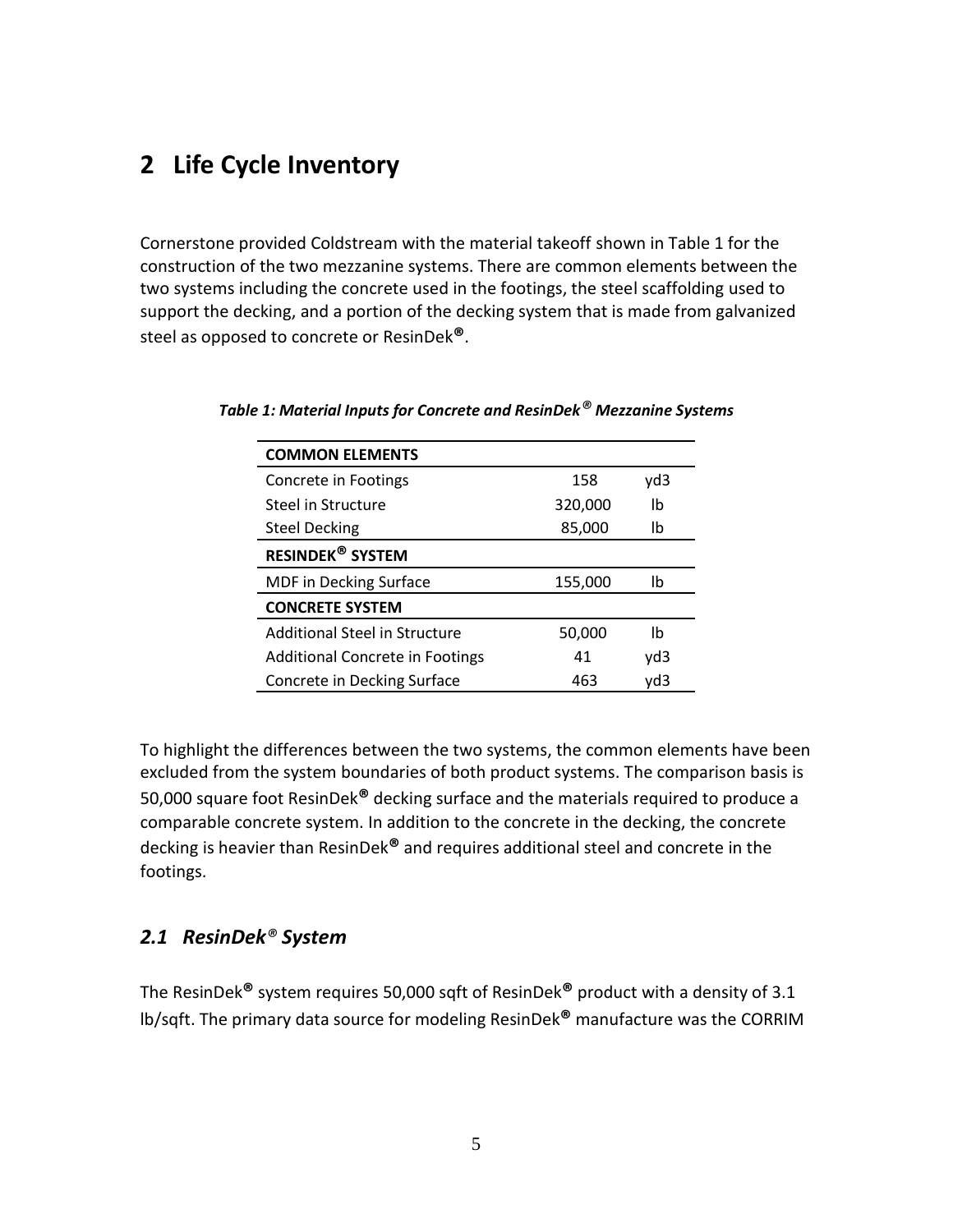

Profile for MDF<sup>1</sup> in the USLCI database. The CORRIM process data was modified by the material inputs specific to ResinDek**®** that included the specific breakdown of wood fiber, pMDI resin, and wax. The pMDI resin was modeled based on the profile for its production published in the USLCI database, modified with feedstock energy use from Plastics Europe<sup>2</sup>.

### <span id="page-5-0"></span>*2.2 Concrete System*

 $\overline{a}$ 

The concrete decking system requires 50,000 lb of additional steel to support the increased weight of the concrete over the ResinDek**®** system. This additional steel is modeled as hot rolled wide flange sections based on data from the USLCI database.

The concrete system also requires 41 cubic yards of additional concrete in the footings in addition to the 463 cubic yards required for the decking surface. The construction of the mezzanine typically employs either 3000 PSI (20 MPa) or 4000 PSI (30MPa) strength concrete which is composed of the mix designs in Table 2.

| <b>MATERIAL</b>        | <b>AMOUNT</b><br>3000 PSI<br>$(lb/yd^3)$ | <b>AMOUNT</b><br>4000 PSI<br>$(lb/yd^3)$ | <b>TOTAL</b><br><b>AMOUNT</b><br>3000 PSI<br>$(lb/504 yd^3)$ | <b>TOTAL</b><br><b>AMOUNT</b><br>4000 PSI<br>$(lb/504 yd^3)$ |
|------------------------|------------------------------------------|------------------------------------------|--------------------------------------------------------------|--------------------------------------------------------------|
| <b>Portland Cement</b> | 367                                      | 538                                      | 184,968                                                      | 270,994                                                      |
| Fly Ash                | 37                                       | 52                                       | 18,648                                                       | 26,335                                                       |
| Coarse Aggregate       | 1,701                                    | 1838                                     | 857,304                                                      | 926,537                                                      |
| Fine Aggregate         | 1,559                                    | 1217                                     | 785,736                                                      | 613,347                                                      |
| Water                  | 270                                      | 270                                      | 136,080                                                      | 135,922                                                      |
| Total                  | 3,934                                    | 3,915                                    | 1,982,736                                                    | 1,973,134                                                    |

#### *Table 2: Material Inputs for 3000 PSI (20 MPa) and 4000 PSI (30MPa) Concrete*

1 CORRIM Phase II Final Report 2008: *Medium Density Fiberboard (MDF) - A Life-Cycle Inventory of Manufacturing Panels from Resource through Product*:

http://www.corrim.org/pubs/reports/2010/phase2/Module\_G.pdf

http://www.isopa.org/isopa/uploads/Documents/documents/eco\_midi.pdf

 $2$  The USLCI database profile for pMDI resin contains an error in the amount of oil used as feedstock as the mass balance of this profile as published does not balance. For 1 kg production, the value provided is 5.1 liters but should be 0.51 liters and was modified to this value as per the Plastics Europe document on pMDI resin: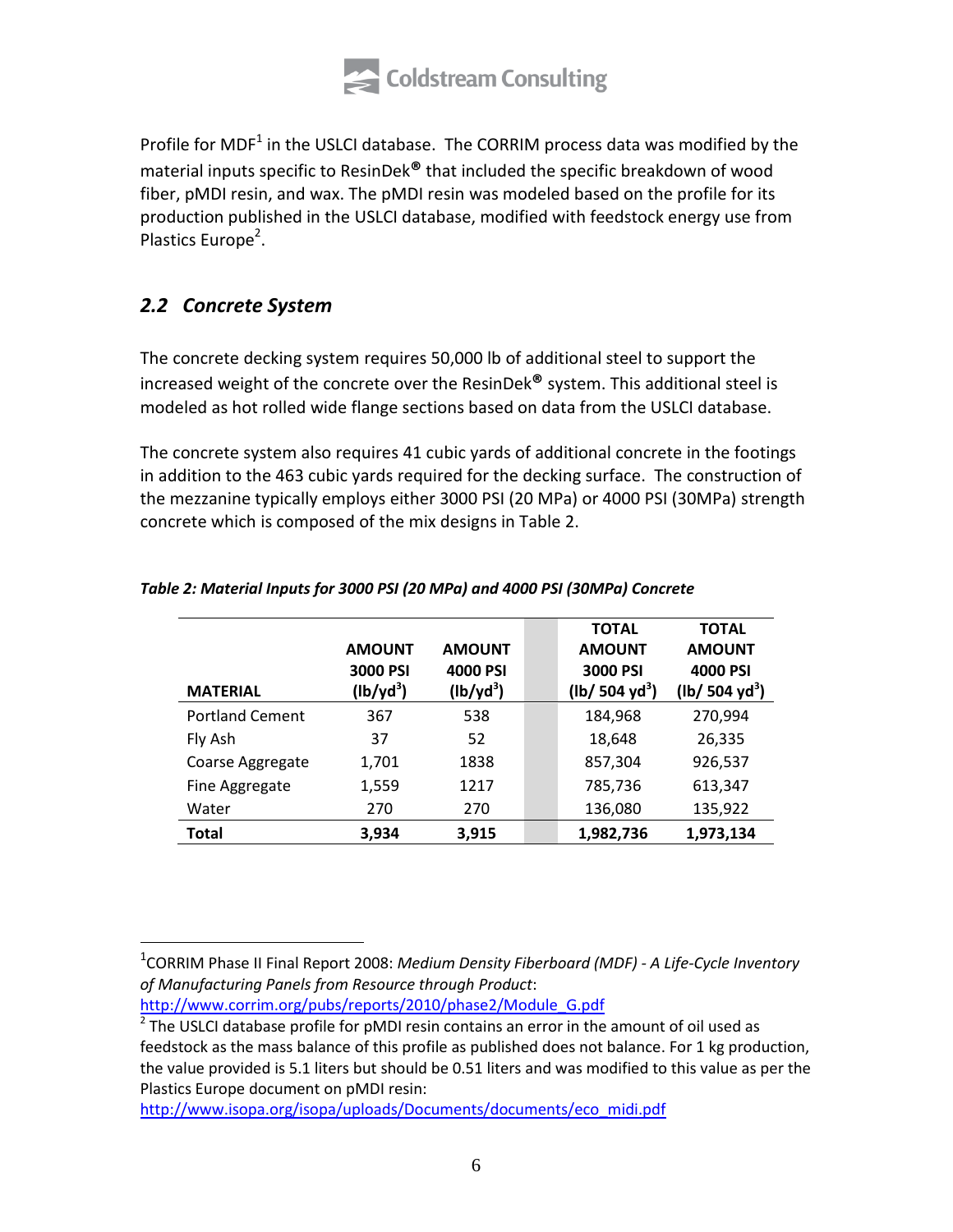

The Portland cement component was modeled based on USLCI data, with aggregates and fly ash modeled based on unpublished research conducted by the ATHENA Institute.

# <span id="page-6-0"></span>*2.3 Installation*

The ResinDek**®** system requires less material to be transported to the construction site, but from a significantly further distance than steel and concrete. Concrete and steel are typically sourced locally, particularly the aggregates that are the primary mass components of that system.

Since no specific location was established for the installation of the mezzanine systems, generic transportation distances were assumed in developing the life cycle inventory. The concrete decking system inputs are typically available locally and were assumed to be sourced from 50 miles from the installation site. The ResinDek**®** product is assumed to come from 500 miles away. All transportation of materials is assumed as occurring on a diesel tractor trailer.

# <span id="page-6-1"></span>*2.4 Commodity and Energy Background Data*

Two secondary data sources were used to model the production of upstream materials and energy sources prior to their delivery and use by the manufacturers. Both databases were uploaded to SimaPro LCA modelling software.

**USLCI:** This database is the preeminent source of life cycle inventory data currently available in North America. The USLCI database contains energy production and delivery models for heat fuels, electricity generation, and transportation equipment. USLCI data is of recent vintage (within the last 5 years) and is publicly and freely available from www.nrel.gov/lci. This database also contains the latest CORRIM LCI data on US wood products, and specifically MDF production that was adapted in this analysis to model ResinDek**®**.

**Plastics Europe:** This resource was cited to confirm the error in the USLCI profile for pMDI resin and to correct the value for oil feedstock

### <span id="page-6-2"></span>*2.5 Biogenic Carbon*

Considering the forest as a supply system, with atmospheric carbon and solar energy as resources and trees as products, brings the flow of carbon into the system boundaries. Crediting the product system with the inflow of carbon dioxide means that the carbon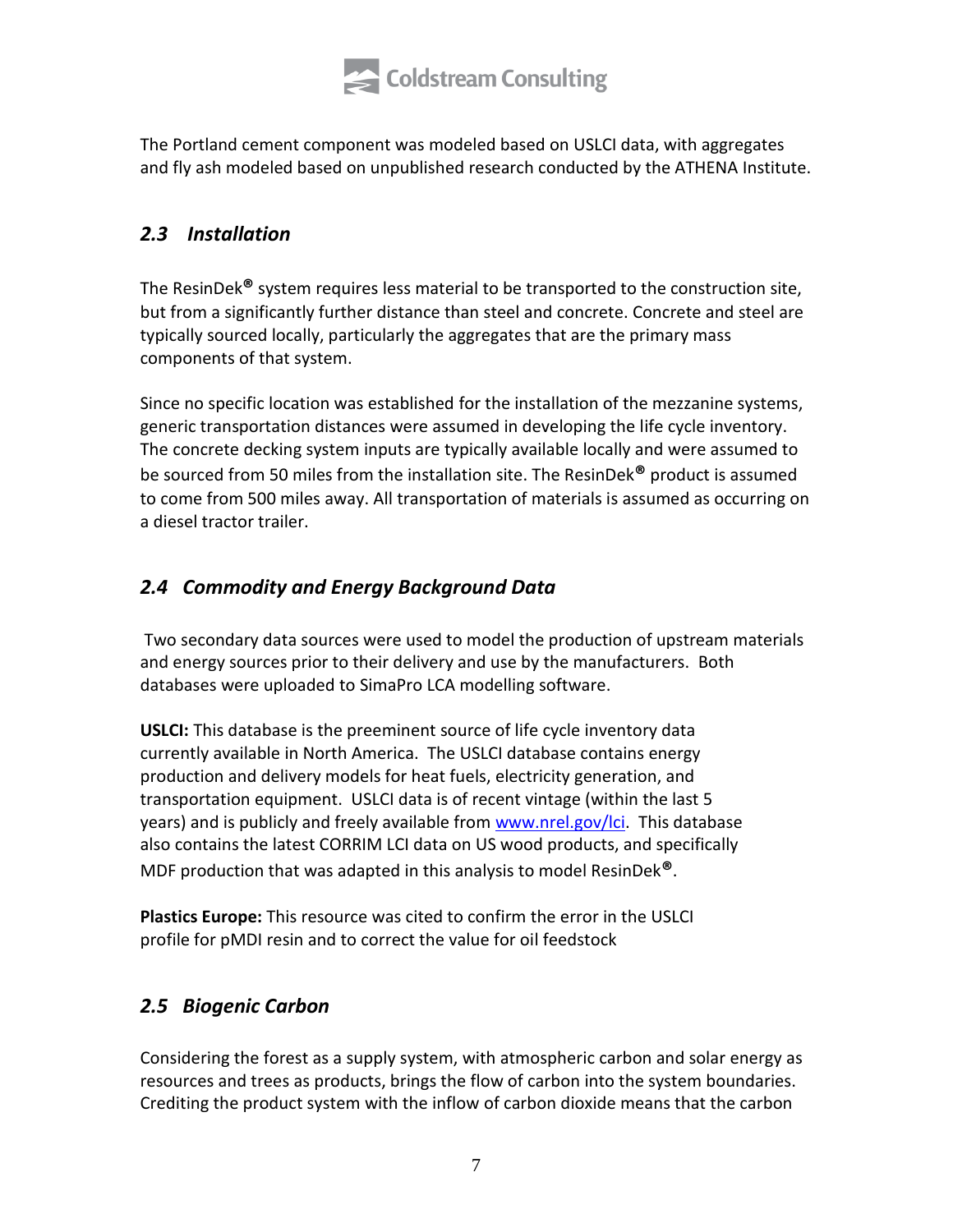

released from burning wood co-products is not accounted in global warming impact. This crediting also means that the carbon sequestered in the product is accounted as a negative carbon emission. This convention is consistent with contemporary LCA methodology and internationally accepted standards like the Intergovernmental Panel on Climate Change's (IPCC) fourth assessment report<sup>3</sup> and the PAS 2050 standard<sup>4</sup>.

<sup>&</sup>lt;sup>3</sup> http://www.ipcc.ch/publications\_and\_data/publications\_and\_data\_reports.shtml#1

<sup>4</sup> http://shop.bsigroup.com/en/Browse-by-Sector/Energy--Utilities/PAS-2050/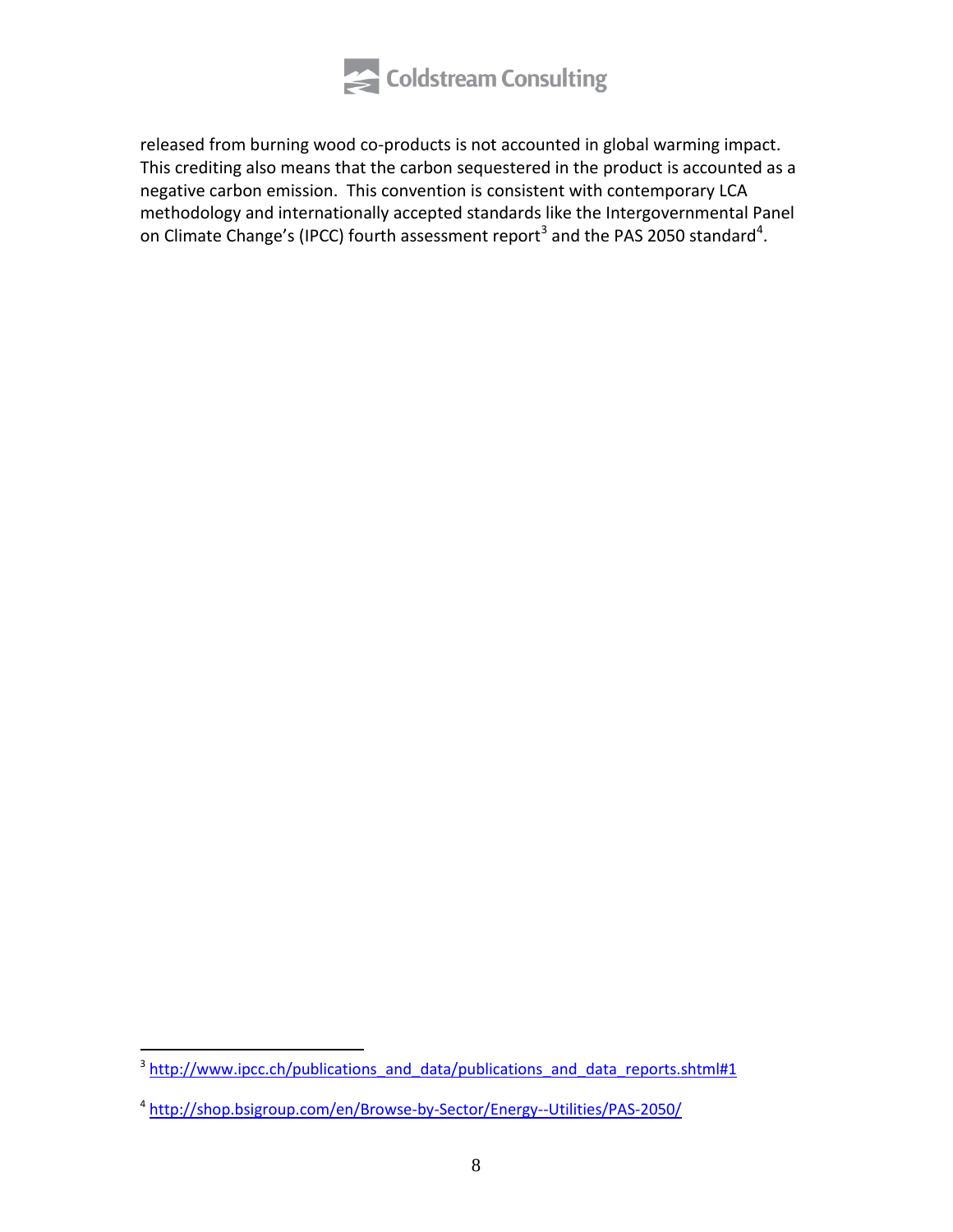

# <span id="page-8-0"></span>**3 Service Life and End of Life Treatment**

Both systems are assumed to provide comparable service lives. Commercial mezzanine systems are constructed to serve specific requirements in a manufacturing facility. This means that their replacement is typically driven by changes in the requirements of a given manufacturer and not the degradation of the product as with many other construction products. Additionally, no specific maintenance is required for either system besides periodic cleaning, which is also driven by the specific requirements of the facility and is the same for the two systems. For these reasons, the service life and maintenance effects are outside the scope of this analysis.

At the end of the service life, several options exist for the treatment of the materials. The remainder of this chapter explores these options and how they affect the life cycle inventory of the two systems.

### <span id="page-8-1"></span>*3.1 Reuse*

At the end of the service life, the ResinDek**®** and much of the additional steel used in the structural portion may potentially be deconstructed and reassembled at a different facility. The reuse of materials requires no additional processing beyond the labor required to deconstruct and reconstruct the structure and the transportation of the materials between the two locations.

In the LCI accounting, this is modeled the same as extending the service life and essentially divides the cradle to gate manufacturing impacts between multiple life cycles; if reused the impacts attributable to each service life would be half of the original. It follows that assuming a shorter service life and/or lower potential for reuse of one assembly would directly increase its impacts relative to the other.

While the life cycle inventory and impacts of either system is directly proportional to the service life and number or service lives, it is uncertain whether reuse is likely in either case and may only serve to improve the relative performance of ResinDek**®** over concrete as the concrete decking may not be reused after it is set.

### <span id="page-8-2"></span>*3.2 Recycling*

The steel, concrete, and ResinDek**®** may also be recycled into new products after the service life. In the case of steel, the material is simply used as inputs into a new batch of virgin steel and used to manufacture new products. The concrete may be crushed and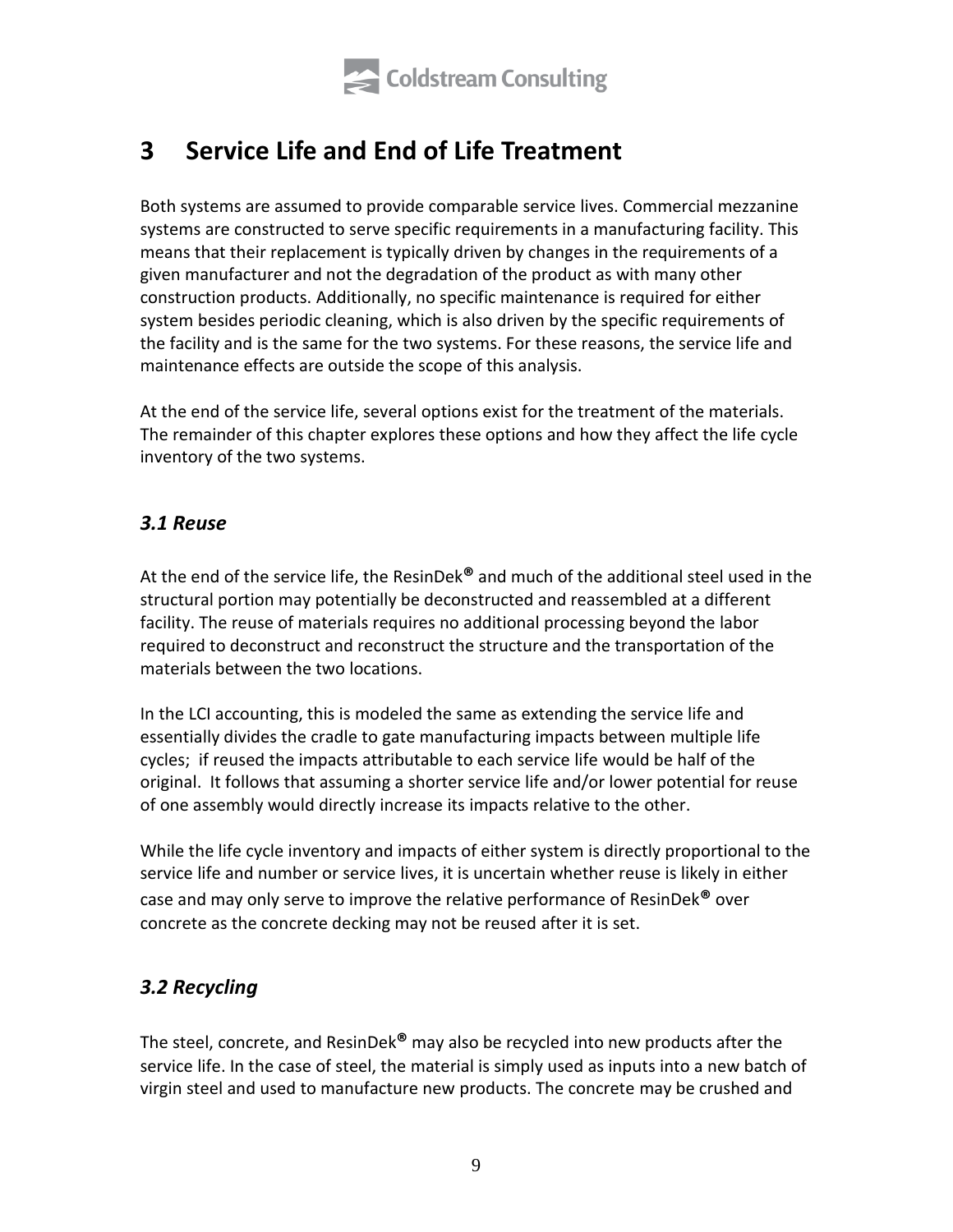

used to substitute for aggregate in new concrete products. The ResinDek**®** may be ground and the fibers reconstituted into new product.

In LCA accounting, recycling is modeled as preventing the manufacture of raw materials for which the recycled product substitutes, less any collection and reprocessing energy. While recycling the steel requires a small fraction of the energy as virgin steel, the potentially substituted aggregate and wood fibers requires similar processing energy as if the material came from a natural origin. For this reason, only the steel recycling is considered in the life cycle inventory as concrete and ResinDek**®** recycling would only serve to reduce resource use which was not accounted for in this LCA.

# <span id="page-9-0"></span>*3.3 Landfill*

 $\overline{a}$ 

In current practice, the most likely current fate of the ResinDek**®** and concrete is to the landfill at the end of their service lives. Both wood products and concrete are relatively inert materials and typically enter the municipal solid waste stream upon demolition. In the landfill, the concrete remains mostly intact while the wood products partially decompose into methane and carbon dioxide, a portion of which is captured and used to produce energy. The specific conversions of wood into landfill gas, its capture, and recovery for heat are provided in Appendix 1.

Similar to recycling being credited as a substitution for virgin material production, the energy recovered from the landfill gas system is assumed to substitute for fossil energy sources used as the marginal fuels in electricity production<sup>5</sup>. The substitution of coal and natural gas was assumed to occur at a ratio of 2:1 coal to natural gas. This ratio was used because coal-fired plants contribute 44.8 percent of the electric power generated in the United States compared to 24.2 percent for natural gas<sup>6</sup>.

The landfill that receives the waste material is assumed to be located 25 miles from the installation site.

<sup>&</sup>lt;sup>5</sup> Coal and natural gas are the marginal fuels in electricity production, meaning any production of electricity causes a net reduction in production from these sources as opposed to fixed assets like nuclear and hydroelectric power plants.

<sup>&</sup>lt;sup>6</sup> http://www.eia.doe.gov/cneaf/electricity/epm/epm\_sum.html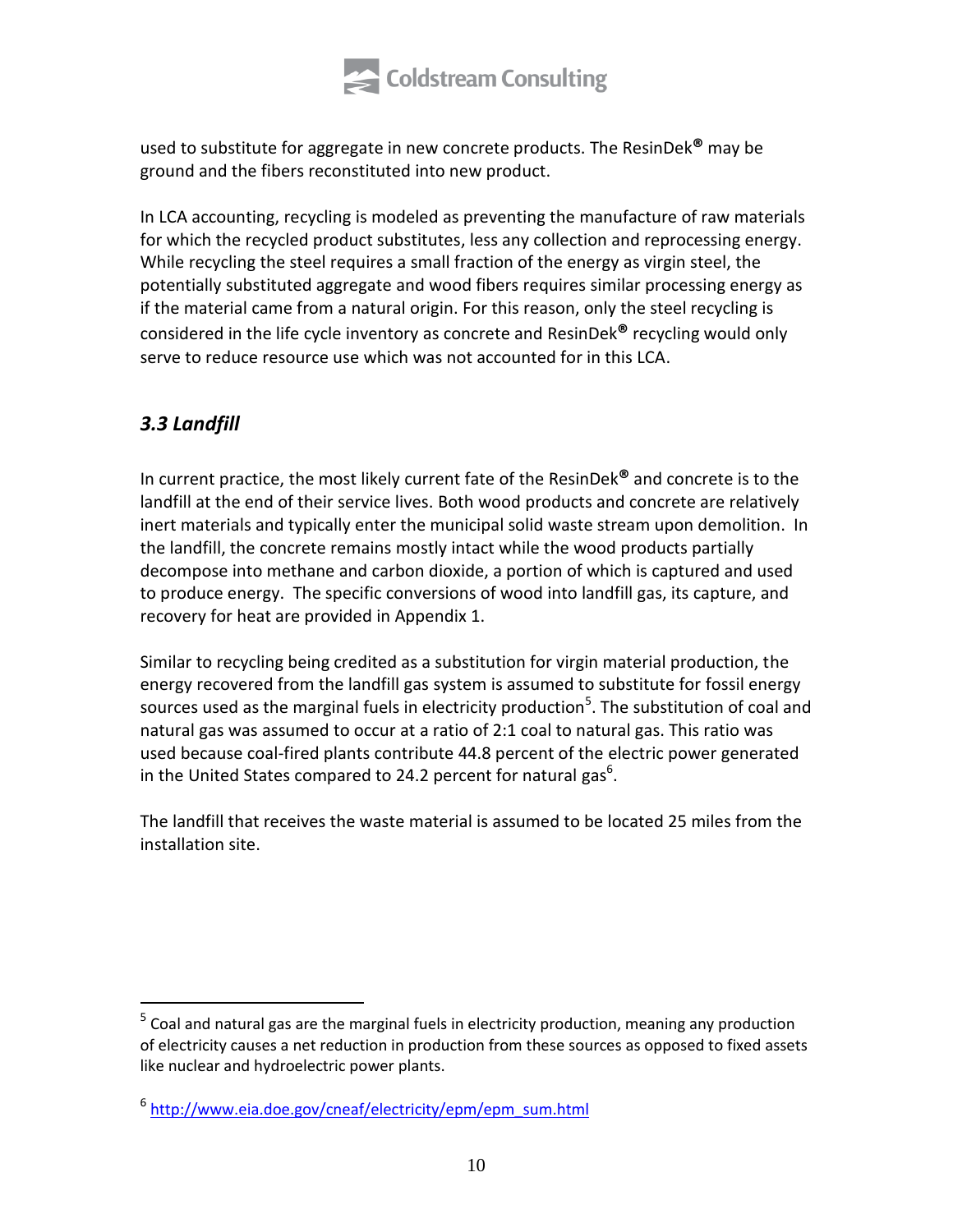

# <span id="page-10-0"></span>*3.4 Combustion with Energy Recovery*

MDF may also be salvaged before entering the waste stream to be burned in an energy producing boiler. The diversion of wood from landfills is currently law in the European Union<sup>7</sup> and is likely to be more common by the time a mezzanine currently under construction reaches the end of its service life.

Diverting wood products from the landfill makes energy available that substitutes for fossil energy that would have otherwise been required to meet demand. This eliminates a one way conversion of fossil carbon to carbon dioxide in favor of a closed loop carbon cycle, in which the wood combustion mimics aerobic conditions of natural forest cycles.

According to the USLCI database, the fuels are assumed to have the following higher heating value (HHV), electricity yield, and subsequent greenhouse gas emissions<sup>8</sup>:

- Coal: 24.76 MJ/kg provides 2.27 kWh/kg and causes 1.08 kg CO2e/kWh.
- Natural gas: 38.74 MJ/m3 provides 3.33 kWh/m3 and causes 0.72 kg CO2e/kWh.
- Wood: 23.6 MJ/kg provides 2.17 kWh/kg and causes 0.89 kg CO2e/kWh.

Considering that the heat recovery is assumed to substitute for fuel use in electricity production, the fuel use per kWh was used to calculate the substitution effect to the LCI.

 $\overline{a}$  $^7$  European Union. Council directive 99/31/EC: http://europa.eu.int/comm/environment/waste/landfill\_index.htm

 $8$  The heating value for wood fuel was not provided in the USLCI database but was established based on their models for electricity production and the relative fuel use required to produce 1 kWh electricity.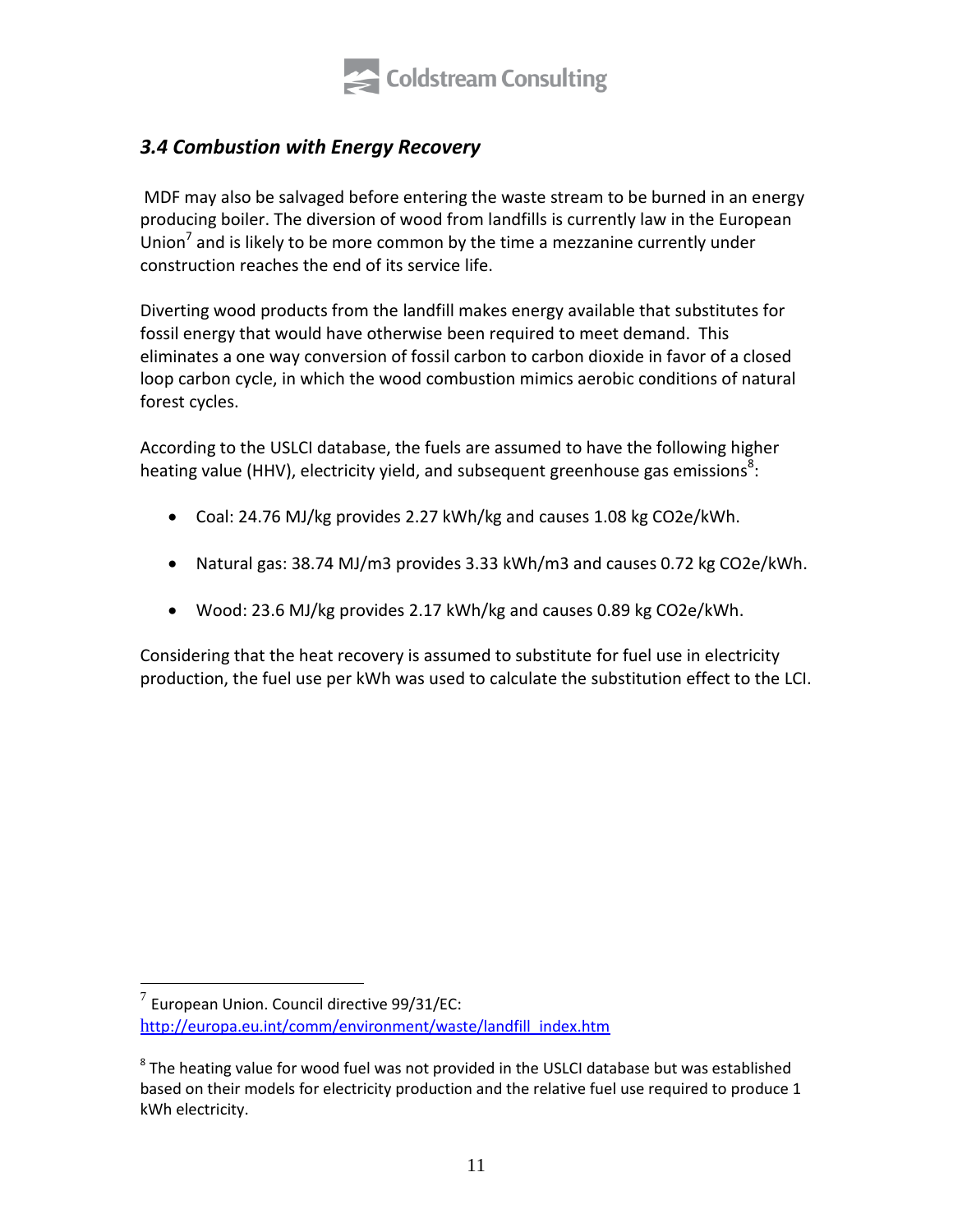

# <span id="page-11-0"></span>**4 Life Cycle Impact Assessment**

# <span id="page-11-1"></span>*4.1 LCIA Methodology*

 $\overline{a}$ 

The life cycle impact assessment utilized published characterization factors for four widely accepted mid-point impact categories<sup>9</sup> as well as primary energy demand. Characterization results are typically compiled using a reference emission flow and multipliers or factors to equate the effect on an equivalent basis to that of the reference emission flow – e.g., all greenhouse gases are reported on a mass basis using carbon dioxide as the equivalence greenhouse gas to arrive at an overall global warming potential effect.

- Global Warming Potential (kg  $CO<sub>2</sub>$  eq): The IPCC has made significant strides towards a uniformly accepted categorization of the greenhouse forcing potential of global warming agents. The 2007 version of their factors were incorporated in this impact assessment.
- Acidification Potential (H+ moles eq.): Acid rain causes increases in the alkalinity of soils and freshwater lakes that is measured in terms of the hydrogen ions. The TRACI characterization of acids relates substances to their corresponding contribution of hydrogen ions.
- Smog Potential (kg  $NO_x$  eq.): Under certain climatic conditions, air emissions from industry and transportation can be trapped at ground level where, in the presence of sunlight, they produce photochemical smog. The TRACI characterization of smog precursors is based on their intensities relative to nitrogen oxides, the most prevalent smog sources.
- Eutrophication Potential (kg N eq.): Eutrophication is the affect of overfertilization of soil and water ecosystems caused by atmospheric emissions. Algae blooms and fish depletion are symptoms of eutrophication. The TRACI characterization of eutrophication agents are based on their equivalence to nitrogen.
- Cumulative Energy Demand (MJ): Energy accounting is generally conducted to determine the total demand of a system on renewable and non-renewable sources. This convention is maintained here with totals given for each.

<sup>&</sup>lt;sup>9</sup> Tool for the Reduction and Assessment of Chemical and other environmental Impacts (TRACI) is a midpoint-oriented LCIA methodology developed by the U.S. Environmental Protection Agency. http://www.epa.gov/ORD/NRMRL/std/sab/traci/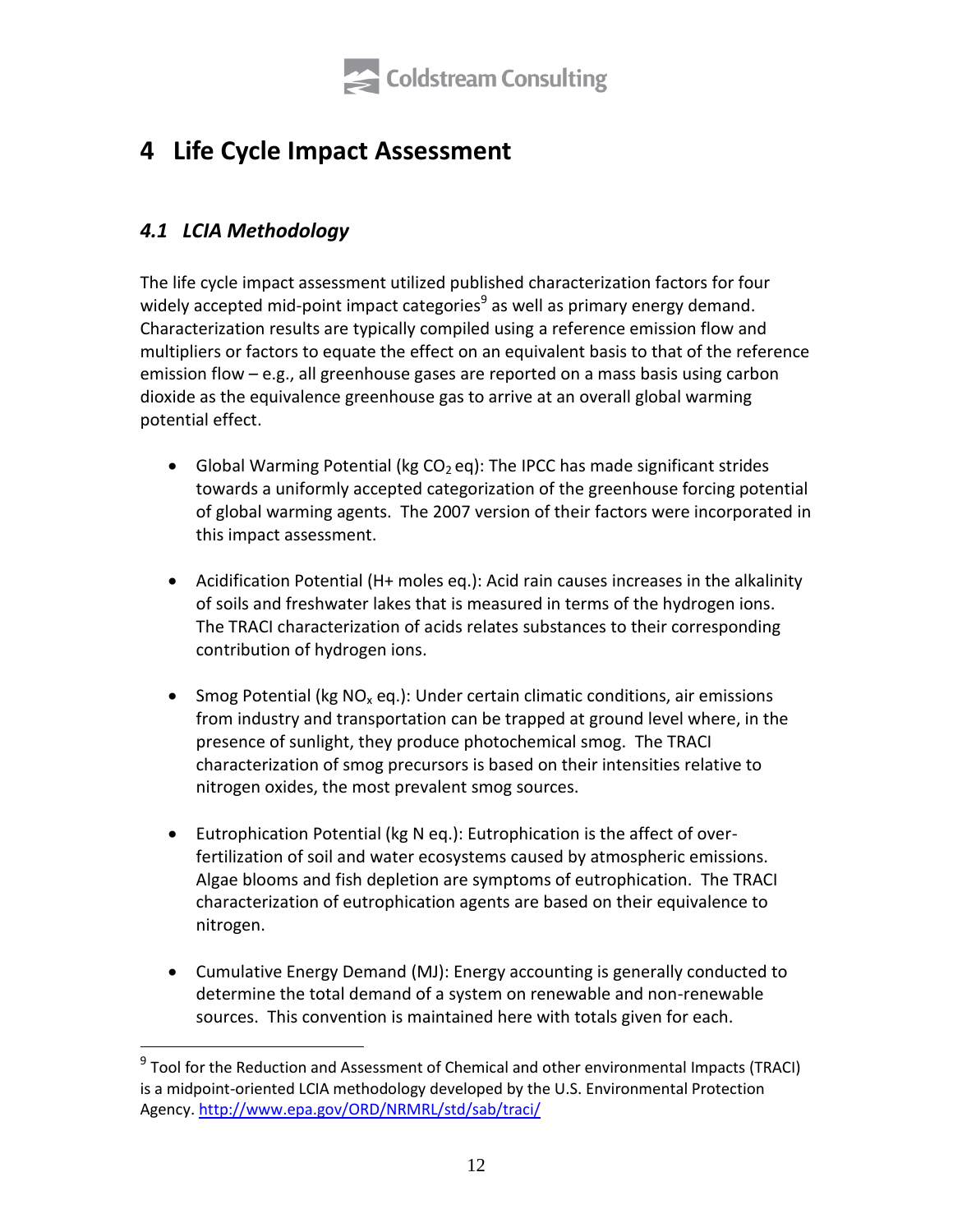

### <span id="page-12-0"></span>*4.2 LCIA Results*

All material effects were modeled in SimaPro and the results presented in Tables 3a, 3b, 4a, and 4b. A more detailed table of the impact assessment results are provided in Appendix 2.

### *Table 3a: LCIA Results for ResinDek***®** *System – wood waste to landfill*

| Impact category        | Unit                      | <b>Total</b> | Forest<br>Sequestration | <b>MDF</b> | <b>Transportation</b><br>to Site and<br>Landfill | <b>End of Life</b> |
|------------------------|---------------------------|--------------|-------------------------|------------|--------------------------------------------------|--------------------|
| <b>Global Warming</b>  | tonnes CO2 eq             | $-42.10$     | $-119.87$               | 57.70      | 5.52                                             | 14.55              |
| Acidification          | $104$ 3 H+ moles eq       | 28.72        |                         | 26.64      | 1.82                                             | 0.26               |
| Smog                   | tonnes NO <sub>x</sub> eq | 0.22         |                         | 0.17       | 0.04                                             | 0.01               |
| Eutrophication         | kg N eq                   | 11.40        |                         | 9.65       | 1.75                                             | 0.00               |
| <b>Total Energy</b>    | GJ eq                     | 658.14       |                         | 738.44     | 75.57                                            | $-155.87$          |
| Non-renewable, fossil  | GJ eq                     | 540.79       |                         | 622.19     | 74.94                                            | $-156.34$          |
| Non-renewable, nuclear | GJ eq                     | 1.69         |                         | 0.60       | 0.64                                             | 0.45               |
| <b>Total Renewable</b> | GJ eq                     | 115.67       |                         | 115.66     | 0.00                                             | 0.01               |

### *Table 3b: LCIA Results for ResinDek***®** *System – wood waste burned with energy recovery*

| Impact category        | <b>Unit</b>               | Total     | Forest<br>Sequestration | <b>MDF</b> | Transportation<br>to Site and<br><b>Boiler Site</b> | Handling and<br>Energy<br>Recovery |
|------------------------|---------------------------|-----------|-------------------------|------------|-----------------------------------------------------|------------------------------------|
| <b>Global Warming</b>  | tonnes CO <sub>2</sub> eq | $-89.04$  | $-119.87$               | 57.70      | 5.52                                                | $-32.39$                           |
| Acidification          | $104$ 3 H+ moles eq       | 28.72     |                         | 26.64      | 1.82                                                | 0.26                               |
| Smog                   | tonnes NO <sub>x</sub> eq | 0.22      |                         | 0.17       | 0.04                                                | 0.01                               |
| Eutrophication         | kg N eq                   | 11.40     |                         | 9.65       | 1.75                                                | 0.00                               |
| <b>Total Energy</b>    | GJ eq                     | -714.67   |                         | 738.44     | 75.57                                               | $-1528.68$                         |
| Non-renewable, fossil  | GJ eq                     | $-832.02$ |                         | 622.19     | 74.94                                               | $-1529.15$                         |
| Non-renewable, nuclear | GJ eq                     | 1.69      |                         | 0.60       | 0.64                                                | 0.45                               |
| <b>Total Renewable</b> | GJ eq                     | 115.67    |                         | 115.66     | 0.00                                                | 0.01                               |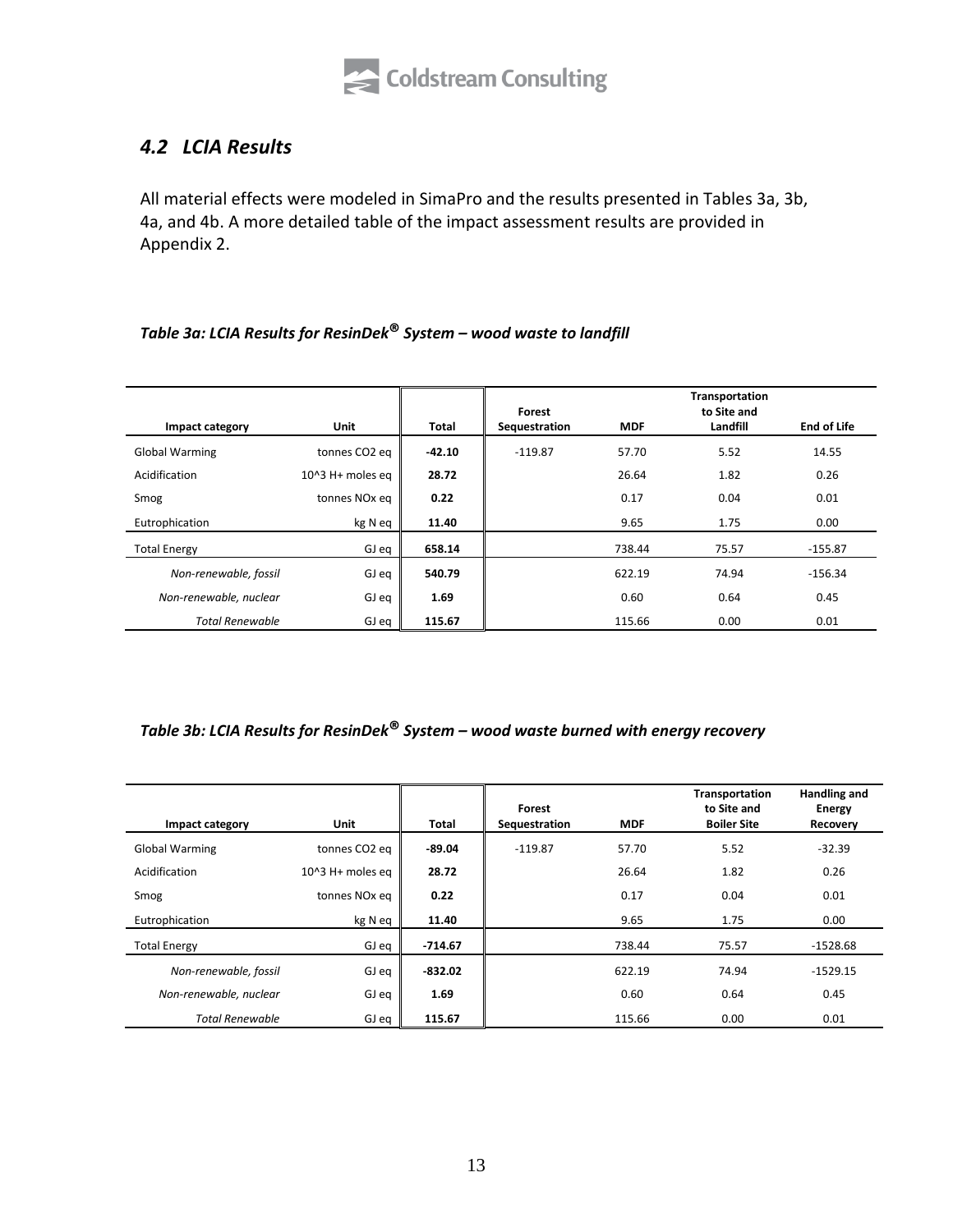#### *Table 4a: LCIA Results for Concrete System, 3000 PSI Concrete Mix*

| Impact category        | <b>Unit</b>               | Total  | Concrete<br><b>Decking</b> | <b>Additional</b><br>Steel and<br>Concrete | <b>Transportation</b><br>to Site and<br>Landfill | <b>End of Life</b> |
|------------------------|---------------------------|--------|----------------------------|--------------------------------------------|--------------------------------------------------|--------------------|
| <b>Global Warming</b>  | tonnes CO2 eq             | 138.86 | 109.49                     | 53.37                                      | 8.74                                             | $-32.75$           |
| Acidification          | $104$ 3 H+ moles eq       | 43.24  | 30.02                      | 8.04                                       | 2.89                                             | 2.29               |
| Smog                   | tonnes NO <sub>x</sub> eq | 0.53   | 0.31                       | 0.09                                       | 0.06                                             | 0.06               |
| Eutrophication         | kg N eq                   | 18.33  | 13.37                      | 3.96                                       | 2.77                                             | $-1.77$            |
| <b>Total Energy</b>    | GJ eq                     | 968.52 | 459.25                     | 560.67                                     | 119.65                                           | $-171.04$          |
| Non-renewable, fossil  | GJ eq                     | 962.15 | 459.25                     | 560.67                                     | 118.64                                           | $-176.41$          |
| Non-renewable, nuclear | GJ eq                     | 6.22   | 0.00                       | 0.00                                       | 1.01                                             | 5.21               |
| <b>Total Renewable</b> | GJ eq                     | 0.15   | 0.00                       | 0.00                                       | 0.00                                             | 0.15               |

### *Table 4b: LCIA Results for Concrete System, 4000 PSI Concrete Mix*

| Impact category        | <b>Unit</b>               | Total   | Concrete<br><b>Decking</b> | <b>Additional</b><br>Steel and<br>Concrete | <b>Transportation</b><br>to Site and<br>Landfill | <b>End of Life</b> |
|------------------------|---------------------------|---------|----------------------------|--------------------------------------------|--------------------------------------------------|--------------------|
| <b>Global Warming</b>  | tonnes CO <sub>2</sub> eq | 186.54  | 153.29                     | 57.25                                      | 8.74                                             | $-32.75$           |
| Acidification          | $104$ 3 H+ moles eq       | 56.32   | 42.03                      | 9.10                                       | 2.89                                             | 2.29               |
| Smog                   | tonnes NO <sub>x</sub> eq | 0.66    | 0.44                       | 0.10                                       | 0.06                                             | 0.06               |
| Eutrophication         | kg N eq                   | 24.15   | 18.72                      | 4.43                                       | 2.77                                             | $-1.77$            |
| <b>Total Energy</b>    | GJ eq                     | 1168.49 | 642.96                     | 576.94                                     | 119.65                                           | $-171.04$          |
| Non-renewable, fossil  | GJ eq                     | 1162.12 | 642.96                     | 576.94                                     | 118.64                                           | $-176.41$          |
| Non-renewable, nuclear | GJ eq                     | 6.22    | 0.00                       | 0.00                                       | 1.01                                             | 5.21               |
| <b>Total Renewable</b> | GJ eq                     | 0.15    | 0.00                       | 0.00                                       | 0.00                                             | 0.15               |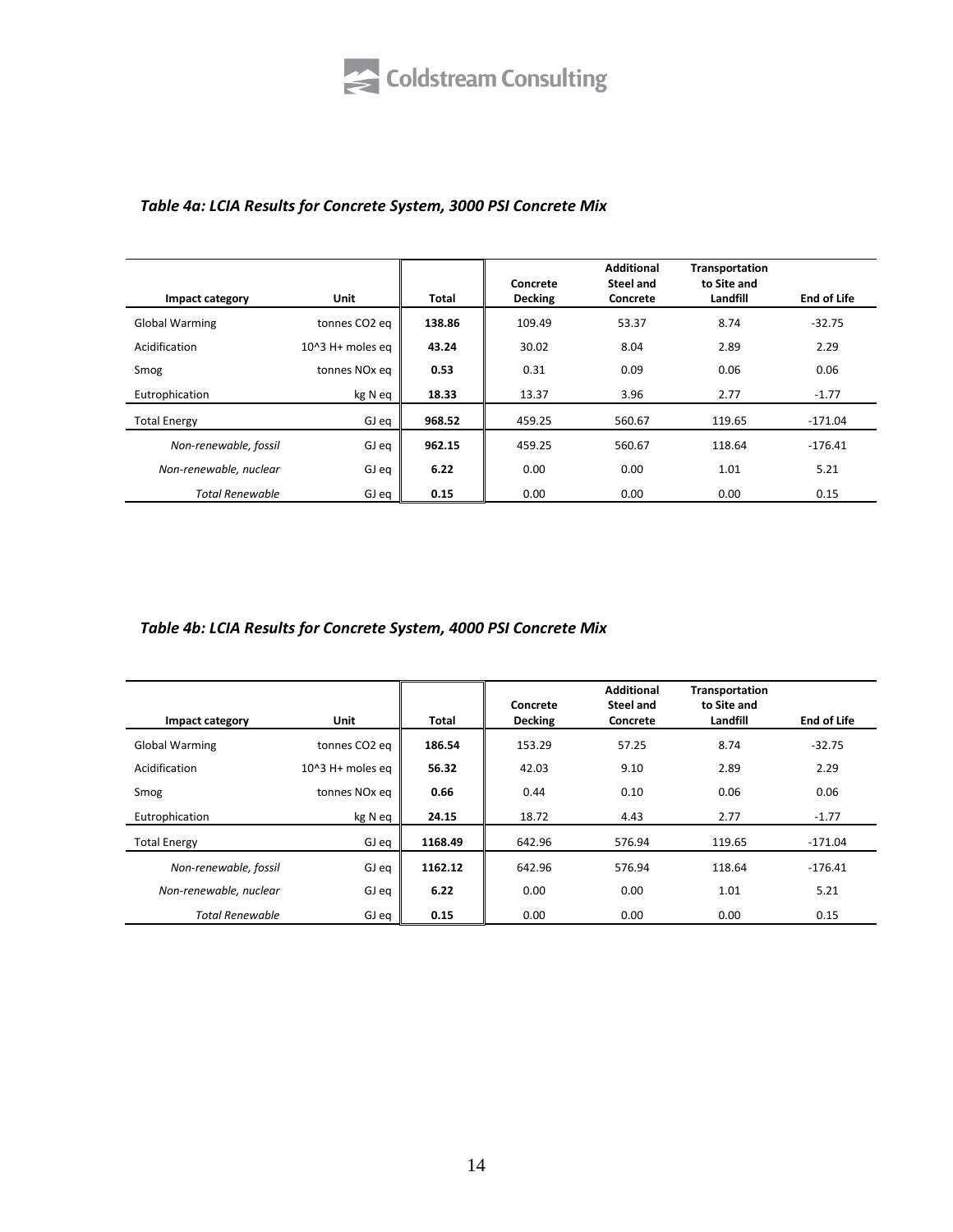

The ResinDek**®** system causes less environmental impact in every impact category than the two concrete systems. The greatest benefits are recognized in the scenario in which the wood waste is burned for energy recovery at the end of the service life compared against the 4000 PSI concrete mix system. In addition to these savings, the ResinDek**®** product is not just carbon neutral, but is a **net carbon sink over its life cycle**. This means that more carbon is sequestered in the product than is emitted over the rest of the life cycle. If ResinDek**®** is burned for energy at the end of its life it is also a **net energy producer in addition to being a net carbon sink.** This means that the product makes available more energy at the end of its life than is consumed during the rest of the life cycle.

The relative impacts of the four scenarios normalized against the 4000 PSI concrete case are shown in Figure 2. To display the relative impacts for the various categories that employ different units of measurement, the highest contributor to each impact (4000 PSI concrete scenario) was set equal to 100%, with the three other cases shown relative to this value. For instance, the 3000 PSI case produces 74% of the global warming effect as the 4000 PSI, while the two ResinDek® scenarios cause 123% and 148% less respectively.



**E 4000 PSI Concrete** 23000 PSI Concrete **ResinDek Landfill Example Energy** 

# *Figure 2: Life Cycle Impact Assessment Results – Normalized Against 4000 PSI Concrete Results*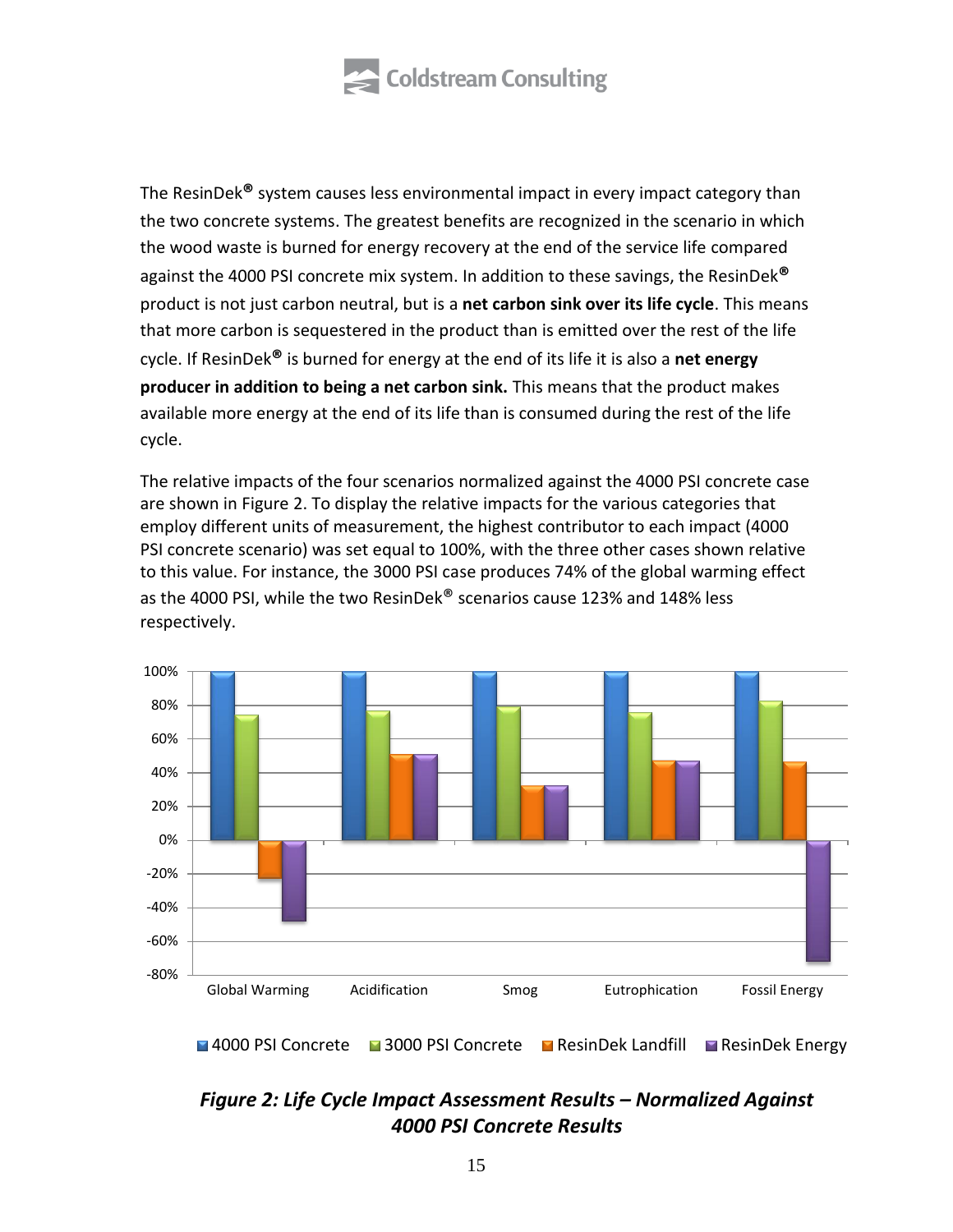

**4000 PSI Comparisons:** Compared against the 3000 PSI concrete mix system, the ResinDek system with energy recovery results in 276 tons less carbon dioxide equivalent emissions and 1.99 TJ less fossil energy than the concrete life cycle. The landfill results for the ResinDek system results in 229 tons less carbon dioxide equivalent emissions and 0.62 TJ less fossil energy use than concrete. In addition to global warming and fossil energy use reduction, both ResinDek**®** life cycles causes less acidification (27,594 moles H+ eq.), less smog (446 kg NOx eq.), and less eutrophication (12.75 kg N eq.).

To put these emissions reductions into perspective, let us consider the annual emissions of passenger cars in the United States. In the United States, the average passenger car produces 4.92 tons CO<sub>2</sub>e of global warming impact<sup>10</sup>. This means that using ResinDek® over concrete in constructing a 50,000 square foot mezzanine is equivalent to taking **46.5 passenger cars off of the road for one year** if the wood is landfilled at the end of its service life, and **56.0 passenger cars if the wood is burned with energy recovery**.

**3000 PSI Comparisons:** Compared against the 3000 PSI concrete mix system, the ResinDek system with energy recovery results in 228 tons less carbon dioxide equivalent emissions and 1.68 TJ less fossil energy than the concrete life cycle. The landfill results for the ResinDek system results in 181 tons less carbon dioxide equivalent emissions and 0.42 TJ less fossil energy use than concrete. In addition to global warming and fossil energy use reduction, both ResinDek**®** life cycles causes less acidification (14,520 moles H+ eq.), less smog (310 kg NOx eq.), and less eutrophication (6.93 kg N eq.).

This means that using ResinDek**®** over concrete in constructing a 50,000 square foot mezzanine is equivalent to taking **36.7 cars off of the road for one year** if the wood is landfilled at the end of its service life, and **46.3 cars if the wood is burned with energy recovery**.

 $\overline{a}$ 

<sup>&</sup>lt;sup>10</sup>Calculation methodology for GWP for cars from: http://www.epa.gov/oms/climate/420f05004.htm Updated car fuel efficiency data for 2008 from: http://www.bts.gov/publications/national\_transportation\_statistics/html/table\_04\_23.html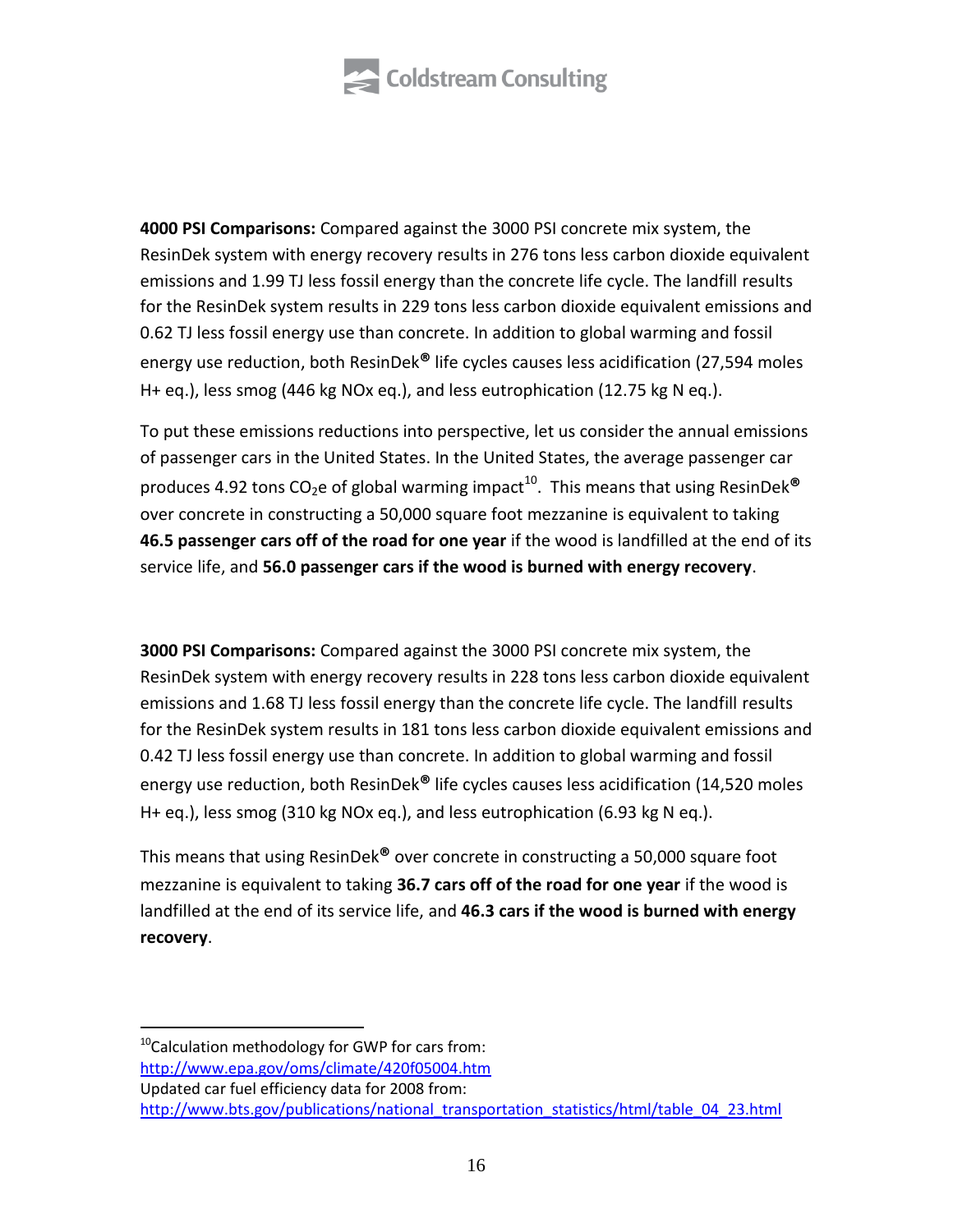

# <span id="page-16-0"></span>**Appendix 1: Landfill Dynamics**

The following landfill model was developed in the peer reviewed journal article "Prospects for carbon-neutral housing: the influence of greater wood use on the carbon footprint of a single-family residence" authored by James Salazar and Jamie Meil of the ATHENA Institute. References for the numerous assumptions made in this model are provided in this journal article and are not reproduced in this document.

Modern landfills have rapidly adopted methane capture over the past 10 years, up from 15% in 1998 to 50% in 2008. Wood's lignin content and imperfect conditions for anaerobic microbacteria that exist in landfills cause the majority of carbon in wood to remain intact while 24% is converted equally to carbon dioxide and methane. A portion of the methane that is produced, about 10% is oxidized within the landfill before it reaches the surface. Thus, the composition of landfill gas is 55% CO2, 45% CH4 (on a molar basis) when it reaches the surface.

Landfill gas capture systems operate at varying efficiencies. The USEPA estimates that the average landfill gas capture technology results in the capture of about 75% of emitted landfill gas although one empirical study suggests a somewhat lower capture of 35%. Of the 75% that is captured, only 70% is combusted in an industrial turbine to produce electricity. The remaining 30% is flared to eliminate methane but without energy recovery. The LFG that is utilized as fuel has a heating value of 15.8 MJ/kg and reduces demand for equivalent amounts of coal and natural gas that would have otherwise been consumed to produce electricity.



#### Atmosphere

**Terrestrial Resources**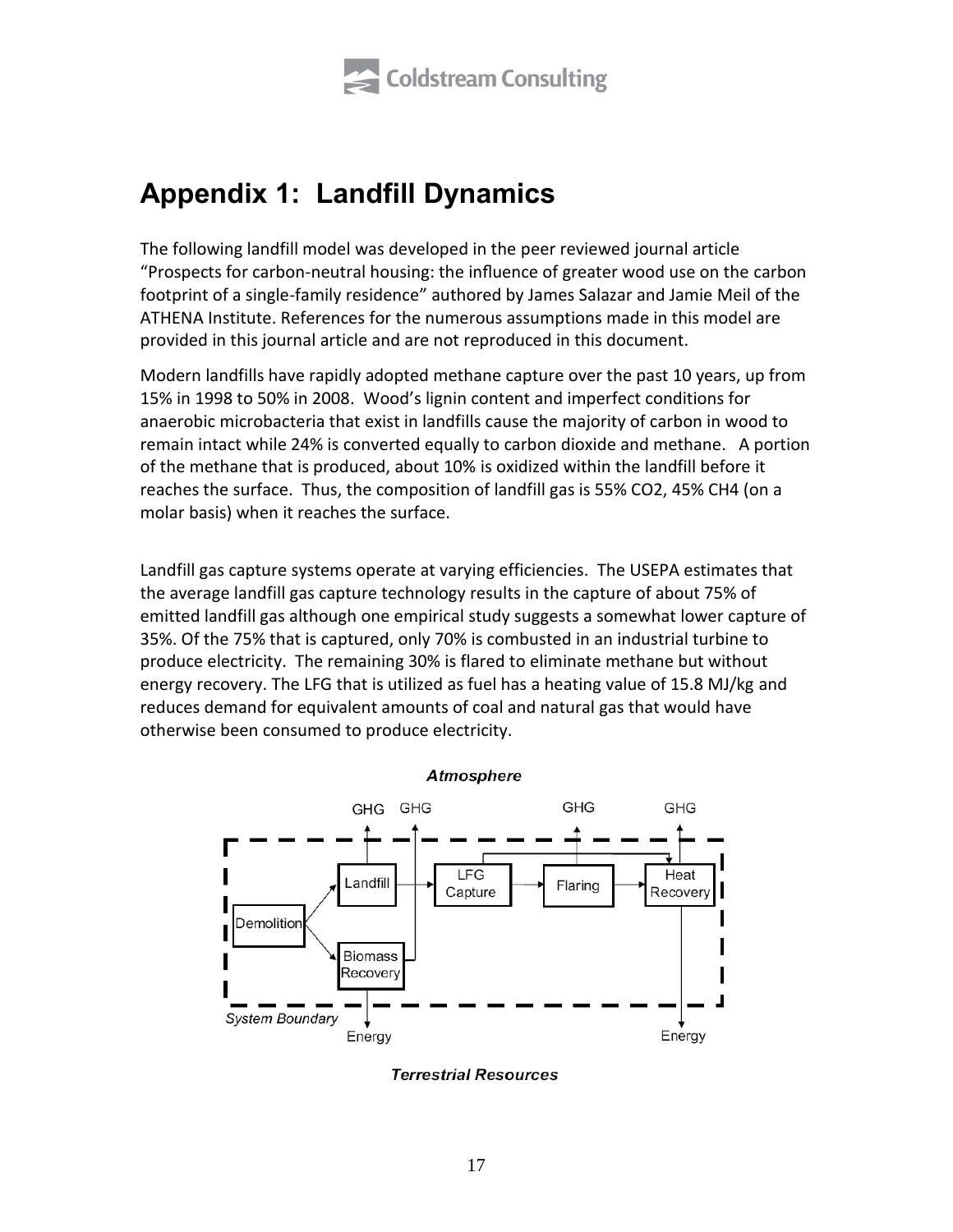

# *Figure 3: End of Life Treatment Scenarios of Wood Products*

*Landfill Dynamics Equations:*

*Equation 1: GHG Directly Emitted =* 

 $W_{kg}$  (C)(C<sub>CO2</sub>)( D)(1-LFG<sub>C</sub>)(44/12) +  $W_{kg}$  (C)(C<sub>CH4</sub>)(D)(1-LFG<sub>C</sub>)( CH<sub>4</sub>GWP \*16/12)  $W_{kg}(C)(D)(1-LFG_C)[(44/12)(C_{CO2})+(16/12)(C_{CH4})(CH_4GWP)]$ 

*Equation 2: GHG Emitted from LFG Energy Recovery =*   $W_{kg}(C)(D)(LFG_C)(LFG_R)(44/12)$ 

*Equation 3: GHG Emitted from LFG Flaring =*   $W_{kg}(C)(D)(LFG_C)(1-LFG_R)(44/12)$ 

*Equation 4: Energy Offset by LFG Recovery =*

 $(LFG<sub>HHV</sub>)(W<sub>kg</sub>)(C)(D)(LFG<sub>C</sub>)(LFG<sub>R</sub>)[(44/12)(C<sub>CO2</sub>)+(16/12)( C<sub>CH4</sub>)]$ 

Wkg: Wood Mass in kg

C: Carbon Content of Wood = .5 D: Decomposition of Wood in Landfill = .24  $C<sub>CO2</sub>$ : Carbon content of wood converted to  $CO<sub>2</sub>$ : .55  $C_{CH4}$ : Carbon content of wood converted to CH<sub>4</sub>: .45 CH4GWP: Global Warming Potential of Methane: 25 LFG<sub>C</sub>: Landfill Gas Capture Efficiency = .75 LFG<sub>R</sub>: Landfill Gas Energy Recovery Efficiency =.7

LFG $_{HHV}$ : Landfill Gas Higher Heating Value = 15.8 MJ/kg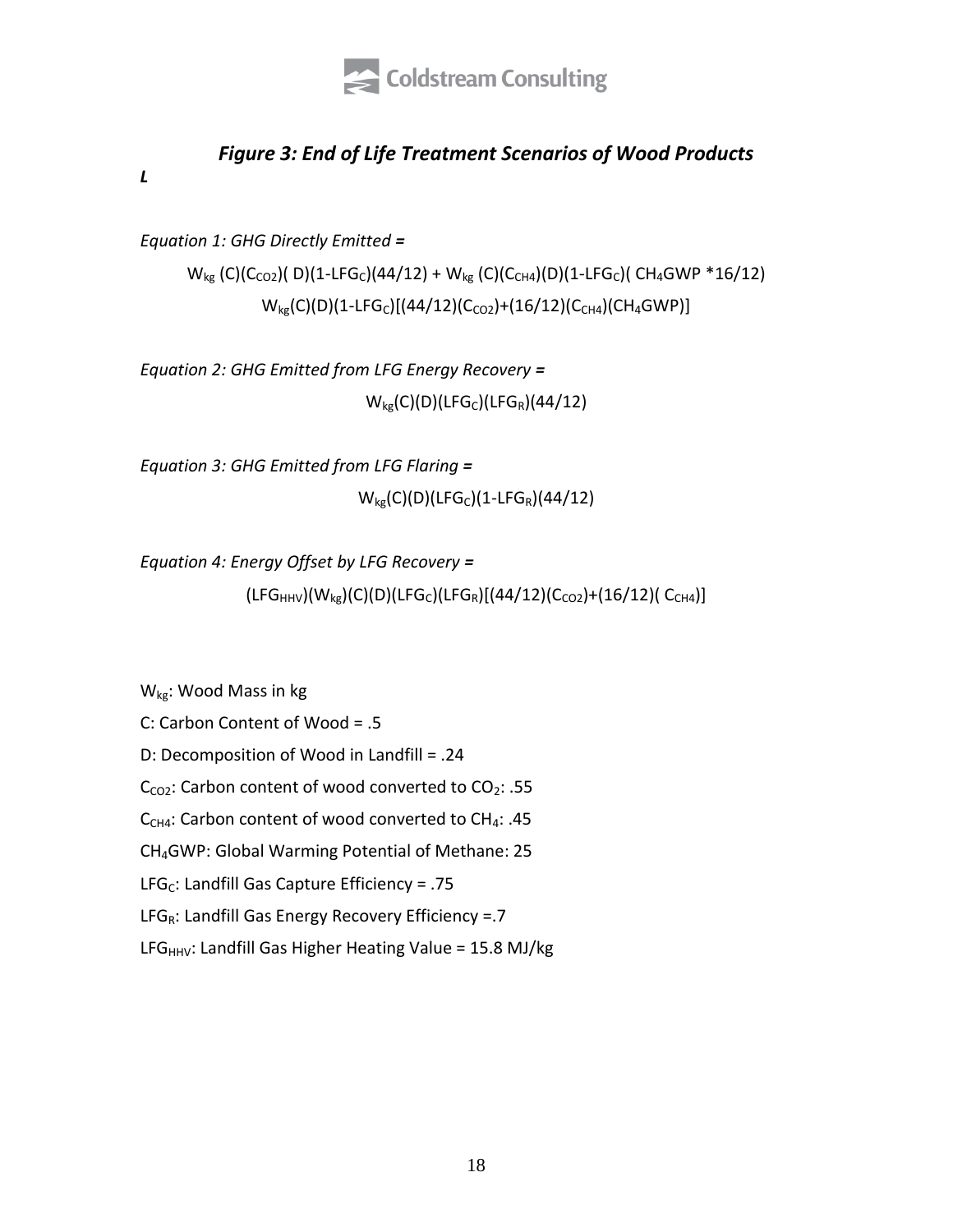# **Appendix 2: Detailed Life Cycle Impact Assessment Results**

| Impact category        | Unit                      | <b>Total</b> | <b>Additional</b><br><b>Steel</b> | <b>Additional</b><br>Concrete | Concrete<br><b>Decking</b> | Transportation<br>to Site | <b>Transportation</b><br>to Landfill | Landfill<br>Processing | <b>Steel</b><br>Recycling |
|------------------------|---------------------------|--------------|-----------------------------------|-------------------------------|----------------------------|---------------------------|--------------------------------------|------------------------|---------------------------|
| <b>Global Warming</b>  | tonnes CO2 eg             | 138.86       | 43.68                             | 9.70                          | 109.49                     | 5.83                      | 2.91                                 | 8.46                   | $-41.21$                  |
| Acidification          | 10^3 H+ moles eq          | 43.24        | 5.38                              | 2.66                          | 30.02                      | 1.93                      | 0.96                                 | 4.60                   | $-2.30$                   |
| Smog                   | tonnes NO <sub>x</sub> eq | 0.53         | 0.07                              | 0.03                          | 0.31                       | 0.04                      | 0.02                                 | 0.10                   | $-0.04$                   |
| Eutrophication         | kg N eq                   | 18.33        | 2.77                              | 1.18                          | 13.37                      | 1.84                      | 0.92                                 | 0.01                   | $-1.78$                   |
| <b>Total Energy</b>    | GJ eq                     | 968.52       | 520.00                            | 40.67                         | 459.25                     | 79.76                     | 39.88                                | 192.96                 | $-364.00$                 |
| Non-renewable, fossil  | GJ eq                     | 962.15       | 520.00                            | 40.67                         | 459.25                     | 79.09                     | 39.55                                | 187.59                 | $-364.00$                 |
| Non-renewable, nuclear | GJ eq                     | 6.22         | 0.00                              | 0.00                          | 0.00                       | 0.67                      | 0.34                                 | 5.21                   | 0.00                      |
| <b>Total Renewable</b> | GJ eq                     | 0.15         | 0.00                              | 0.00                          | 0.00                       | 0.00                      | 0.00                                 | 0.15                   | 0.00                      |

#### *Table 5a: LCIA Results for Concrete System, 3000 PSI Concrete Mix*

#### <span id="page-18-0"></span>*Table 5b: LCIA Results for Concrete System, 4000 PSI Concrete Mix*

| Impact category        | Unit                      | Total   | <b>Additional</b><br><b>Steel</b> | <b>Additional</b><br><b>Concrete</b> | <b>Concrete</b><br><b>Decking</b> | Transport to<br><b>Site</b> | Transportation<br>to Landfill | Landfill<br>Processing | <b>Steel</b><br>Recycling |
|------------------------|---------------------------|---------|-----------------------------------|--------------------------------------|-----------------------------------|-----------------------------|-------------------------------|------------------------|---------------------------|
| <b>Global Warming</b>  | tonnes CO <sub>2</sub> eq | 186.54  | 43.68                             | 13.57                                | 153.29                            | 5.83                        | 2.91                          | 8.46                   | $-41.21$                  |
| Acidification          | $104$ 3 H+ moles eq       | 56.32   | 5.38                              | 3.72                                 | 42.03                             | 1.93                        | 0.96                          | 4.60                   | $-2.30$                   |
| Smog                   | tonnes NO <sub>x</sub> eq | 0.66    | 0.07                              | 0.04                                 | 0.44                              | 0.04                        | 0.02                          | 0.10                   | $-0.04$                   |
| Eutrophication         | kg N eq                   | 24.15   | 2.77                              | 1.66                                 | 18.72                             | 1.84                        | 0.92                          | 0.01                   | $-1.78$                   |
| <b>Total Energy</b>    | GJ eq                     | 1168.49 | 520.00                            | 56.94                                | 642.96                            | 79.76                       | 39.88                         | 192.96                 | $-364.00$                 |
| Non-renewable, fossil  | GJ eq                     | 1162.12 | 520.00                            | 56.94                                | 642.96                            | 79.09                       | 39.55                         | 187.59                 | $-364.00$                 |
| Non-renewable, nuclear | GJ eq                     | 6.22    | 0.00                              | 0.00                                 | 0.00                              | 0.67                        | 0.34                          | 5.21                   | 0.00                      |
| <b>Total Renewable</b> | GJ eq                     | 0.15    | 0.00                              | 0.00                                 | 0.00                              | 0.00                        | 0.00                          | 0.15                   | 0.00                      |